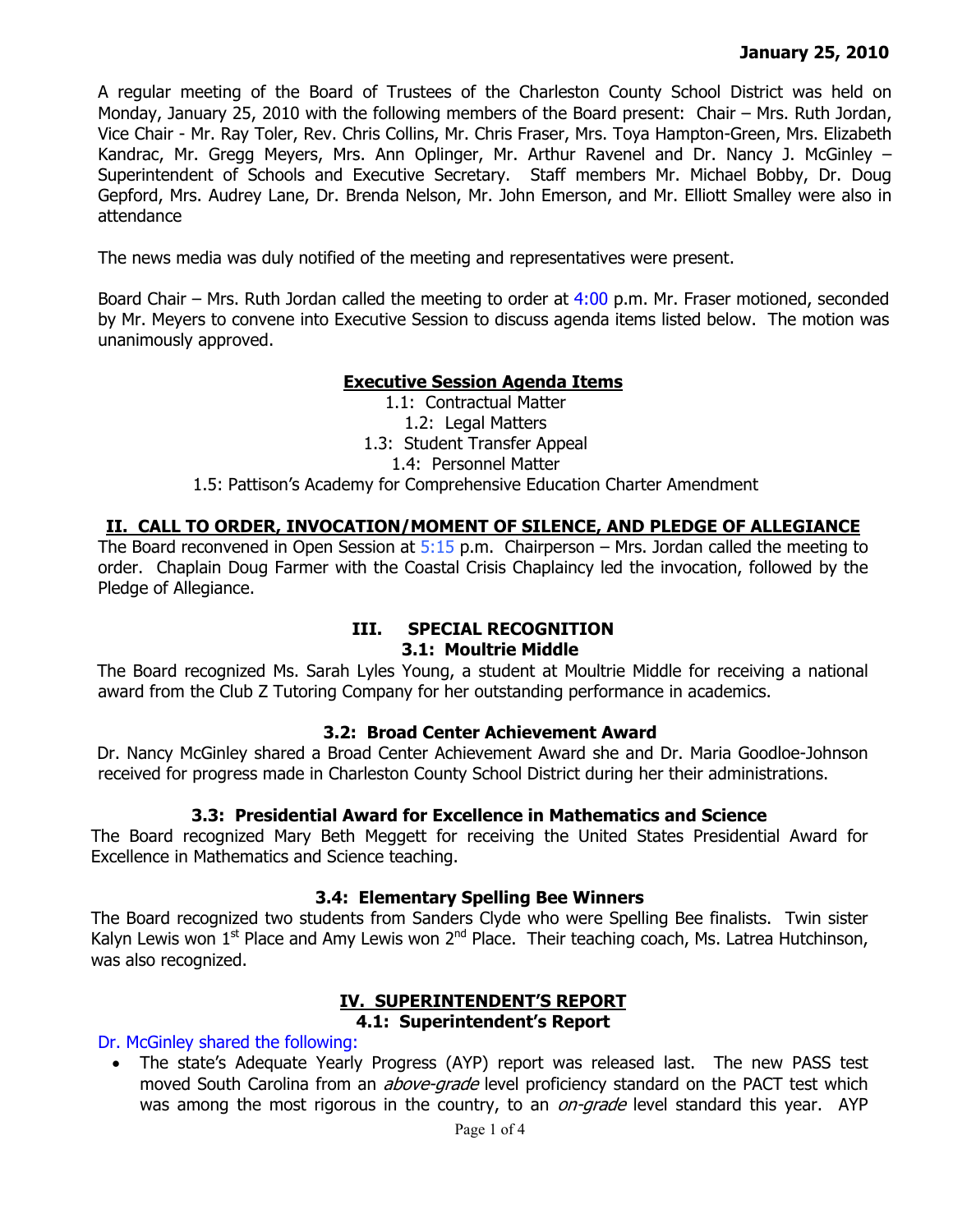requires that all sub-groups within a school hit certain proficiency benchmarks, and this new proficiency standard played a role in this year's calculation. The District more than doubled the number of schools making AYP (from 21 to 50). Thirty-one schools moved from "Not Met" to "Met" AYP this year. Only three schools moved in the other direction. CCSD schools far outpaced their peers across the state (69% of CCSD schools made AYP this year, compared with only 49% statewide. Also, graduation rate held firm at 71.7%. Dr. McGinley said the AYP report reflects real improvement in CCSD schools. However, graduation rate is still not where it should be, and achievement gaps remain between groups of students. While there are many factors behind these performance levels, the District knows that literacy improvement is the key to students' future. The Board will vote on the final reading of the "Accelerated Literacy Pathways" tonight. This plan will pay dividends and allow the district to "do more with less" over the long haul by focusing on proven teaching and early prevention instead of traditional interventions.

- The District recently received a competitive \$2.5 million dollar Early Head Start expansion grant from the federal government. This money will be used to improve supports for families with zero-to-three-aged children. The district is working to expand early childhood and look creatively at how to fund its highest priorities.
- In regards to Career Academy, Boeing Corporation recently gave the district \$50,000 to create an Aeronautics Academy that will be based at the new Stall High School. The district looks forward to working with Boeing to design "real world" programs that will boost the achievement and marketability of CCSD students.
- In closing, Dr. McGinley commended four CCSD high schools—James Island Charter, Academic Magnet High, School of the Arts and Wando High for being recognized by the state for their excellence in either maintaining or improving their students' ACT and SAT scores.

# **V. VISITORS, PUBLIC COMMUNICATIONS**

**5.1: Visitors, Public Communications** 

No visitors addressed that Board at this meeting.

## **XI. APPROVAL OF MINUTES/EXECUTIVE SESSION AGENDA ITEM 6.1: Open and Executive Session Minutes of January 11, 2010**

Mr. Collins motioned, seconded by Mr. Meyers approval of the Open and Executive Session minutes of January 11, 2010. Mrs. Kandrac requested the minutes be amended to correct an error in the motion to adjourn the meeting to reflect that Mr. Collins seconded the motion; not Mr. Meyers. Also, Mrs. Kandrac expressed concerns about the note added to item 9.3 to correct the funding source. The motion was approved 9-0.

# **6.2: Motions of Executive Session of January 25, 2010**

The Board approved the following motions that were made in Executive Session on **January 25, 2010**:

**1.1: Contractual** - The Board discussed contractual matters in Executive Session. No action was taken.

**1.2: Legal Matters** – General Counsel briefed the Board on Legal Matters in Executive Session. No action was taken.

**1.3: Student Transfer Appeal -** The Board approved a recommendation to deny the student transfer appeal request from Laing Middle to Moultrie Middle. The motion was approved 8-1 (Kandrac opposed).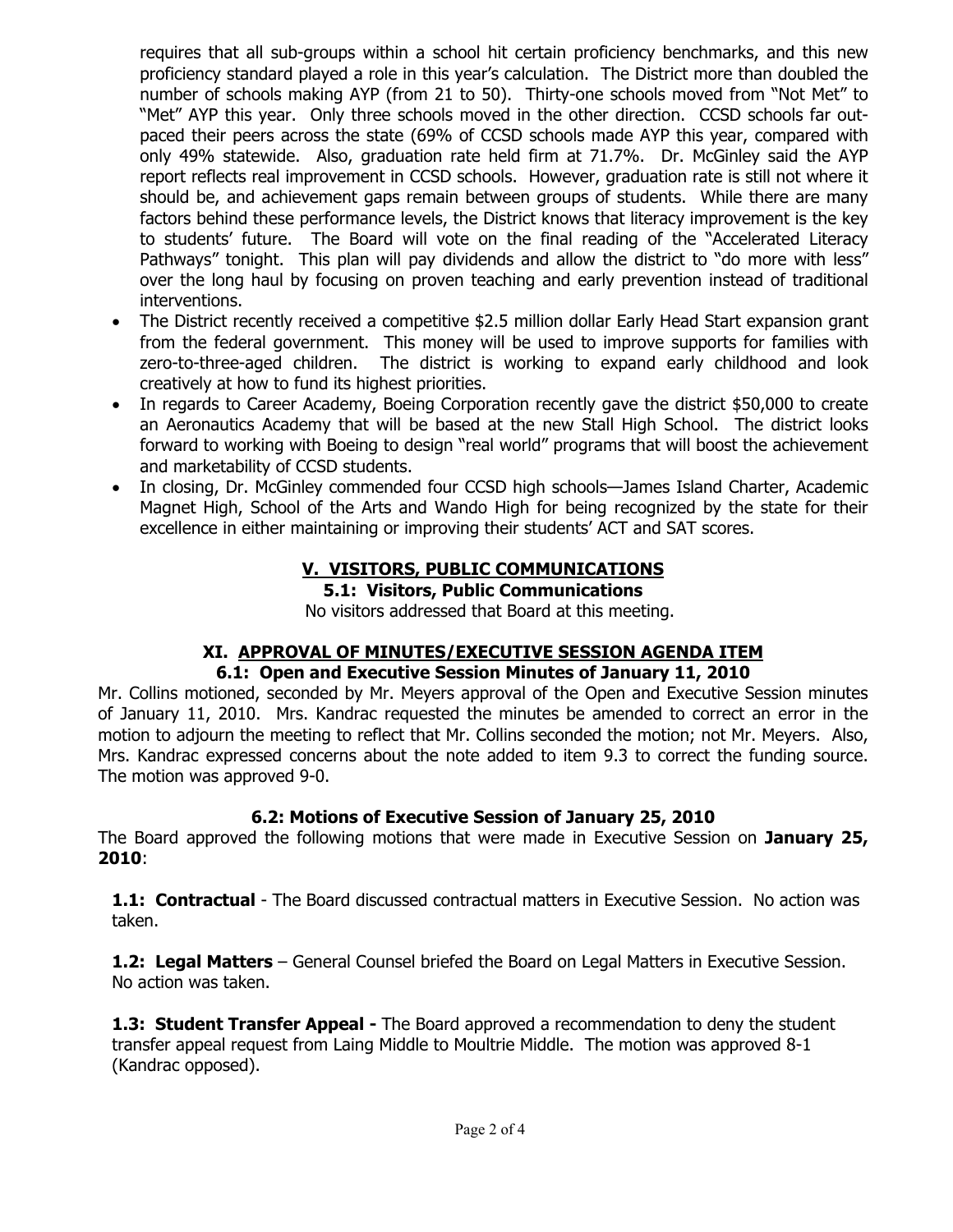**1.4: Personnel Matter** - The Board discussed a Personnel Matter in Executive Session. No action was taken.

**1.5: Pattison's Academy for Comprehensive Education Charter Amendment** – The Board approved a motion to grant the request to amend the PACE charter application thereby increasing the number of students to 32. The motion was approved 8-1 (Kandrac opposed).

# **6.3: Financial Minutes of January 11, 2010**

Mr. Collins motioned, seconded by Mr. Fraser approval of the financial minutes of January 11, 2010. The motion was approved 9-0.

# **VII: MANAGEMENT REPORT**

# **7.1: Capital Projects Report – November 2009**

The Board received information on the Capital Projects Report of November 2009. Mr. Michael Bobby, Chief Financial Officer for the District said there was still a high level of spending because of the number of construction projects. Mr. Bobby also said in reference to adjustments shown on the spreadsheet that the district is working hard to determine how to best use contingency funds.

# **VIII: CHARLESTON ACHIEVING EXCELLENCE UPDATE**

# **8.1: Language! Model**

Mrs. Mary Runyon and Natalie Kluttz presented Language! Model.

# **IX**. **POTENTIAL CONSENT AGENDA ITEMS**

# **9.1: Board Policies – 2nd Reading (2)**

- A. BBA School Board Powers and Duties
- B. Literacy Requirements and Intervention Policy

A recommendation to approve the  $2^{nd}$  Reading of the Board Policies listed above. Mrs. Oplinger motioned, seconded by Mr. Meyers approval of the recommendation to approve the  $2^{nd}$  Reading of Board Policies listed above. The motion was approved as follows:

- A. BBA School Board Powers and Duties The motion to approve the second reading of this policy was approved 6-2-1 (Kandrac and Toler opposed; Ravenel abstained).
- B. Literacy Requirements and Intervention Policy The motion to approve the second reading of this policy was approved 9-0.

After the Literacy Requirements and Intervention Policy was approved, Dr. McGinley said she will begin notifying parents about the new policy.

**9.2: Facility Use Request – Burke High** - A recommendation to approve a Facility Use Request for Burke High School Gymnasium as required by Board Policy KF – Community Use of School Facilities. Mrs. Oplinger motioned, seconded by Mr. Fraser approval of the recommendation to approve the Burke High School Gymnasium Facility Use Request. The motion was approved 9-0.

**9.3: Naming of SOA Theater** - A recommendation to approve a recommendation to name the School of the Arts Theater. Mr. Meyers motioned, seconded by Mr. Fraser approval of the recommendation to name the School of the Arts the "Rose Maree Meyers Theater for the Performing Arts". The motion was approved 9-0.

**9.4: Approval of Transfer of EIA categorical funds under Joint Resolution H.3353 and Provisos 1.43 and 1A.41 for fiscal year 2009-2010 -** A recommendation to approve the transfer of EIA Categorical Funds. The amount of funds that will be transferred from EIA Fund 368 – Technical Assistance Funds to the EIA Fund 338 - At Risk Student Learning is \$657,256.46. Mrs.